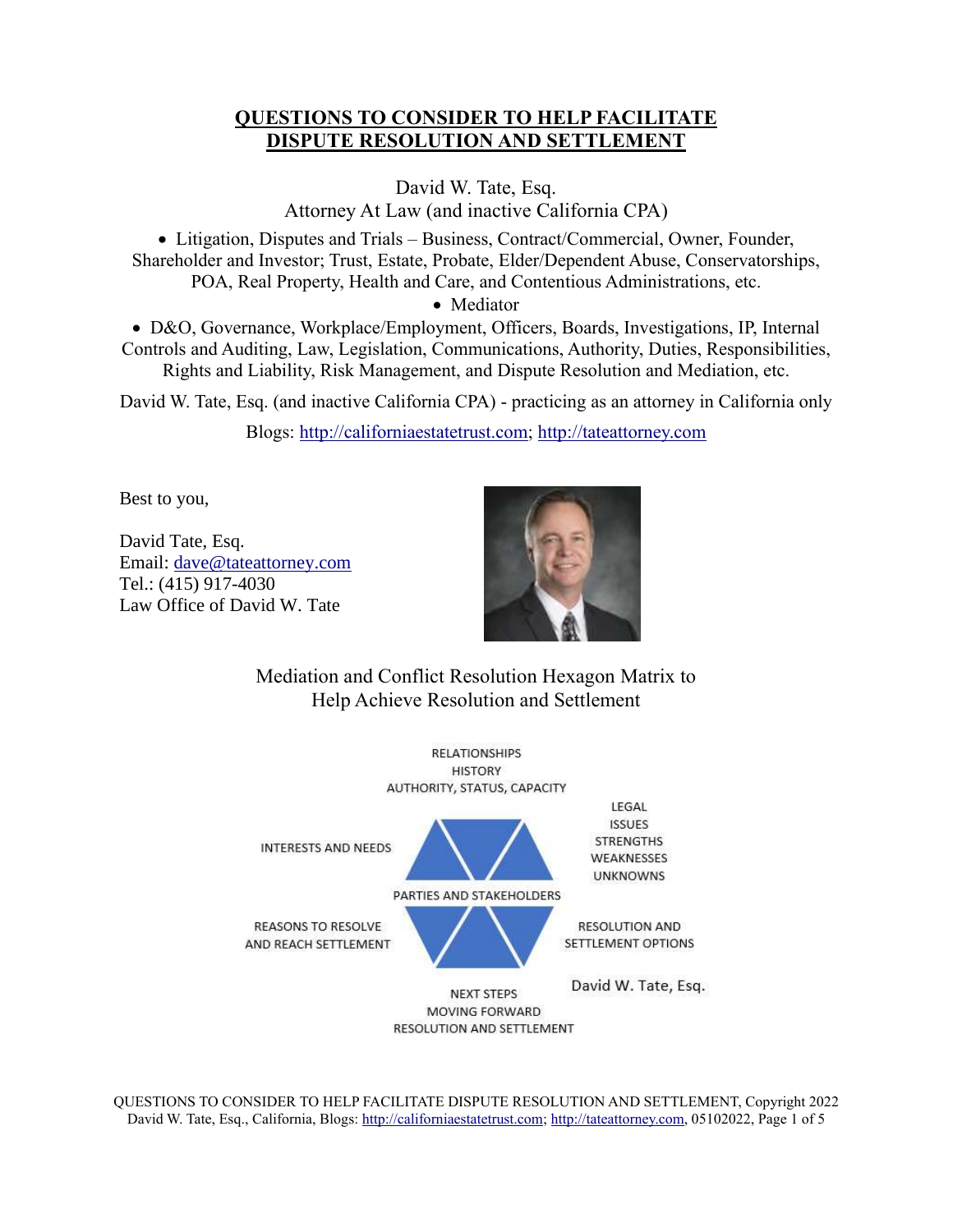I wrote this paper to help you prepare for mediation, resolution and settlement of your dispute or conflict, and so that you will help the mediator to help you reach resolution and settlement. Your dispute or conflict might already be in litigation or might be proceeding to litigation, or your dispute or conflict might be procedurally less formal. Preparation is important to effectively mediate, settle and resolve difficult disputes and conflicts – preparation helps you to evaluate the strengths and weaknesses of your position or case, and the options for and posture and value of resolution and settlement. It will be beneficial for you to work on full answers to the below questions after you have given them careful thought. Remember: it is your conflict or dispute – you need to take ownership and work toward resolution and settlement. All parties to the dispute or conflict and their counsel should consider these questions before mediation, and all parties and their counsel should be prepared and willing to discuss these questions with the mediator, and to help the mediator help you to reach resolution and settlement.

Thank you for reading these materials. I ask that you pass this paper along to other people as it is through collaboration that great things and success occur more quickly. Please also subscribe to my blogs (see below), and connect with me on LinkedIn, Facebook and Twitter.

Remember that every case situation is different. You do need to consult with an attorney and other professionals about your particular situation. These materials are not a solicitation for legal or other services inside of or outside of California, and, of course, these materials are only a summary of information that changes from time to time, and do not apply to any particular situation or to your specific situation. So . . . you cannot rely on these materials for your situation or as legal or other professional advice or representation.

Dave Tate, Esq. Law Office of David W. Tate

\* \* \* \* \*

1. In the order of importance to you (beginning with the most important), list and describe, including important dates, each item for which there is a dispute or conflict, including your views or positions, and, if you know or have a belief, the views or positions of the other party(s) to the dispute or conflict.

2. For each item discussed in number 1 above, describe conversations, documents, agreements, industry standards and other items that state and support your views or positions. You should have copies of the important documents, and have them with you or have them easily available to you for resolution and settlement discussions.

QUESTIONS TO CONSIDER TO HELP FACILITATE DISPUTE RESOLUTION AND SETTLEMENT, Copyright 2022 David W. Tate, Esq., California, Blogs[: http://californiaestatetrust.com;](http://californiaestatetrust.com/) [http://tateattorney.com,](http://tateattorney.com/) 05102022, Page 2 of 5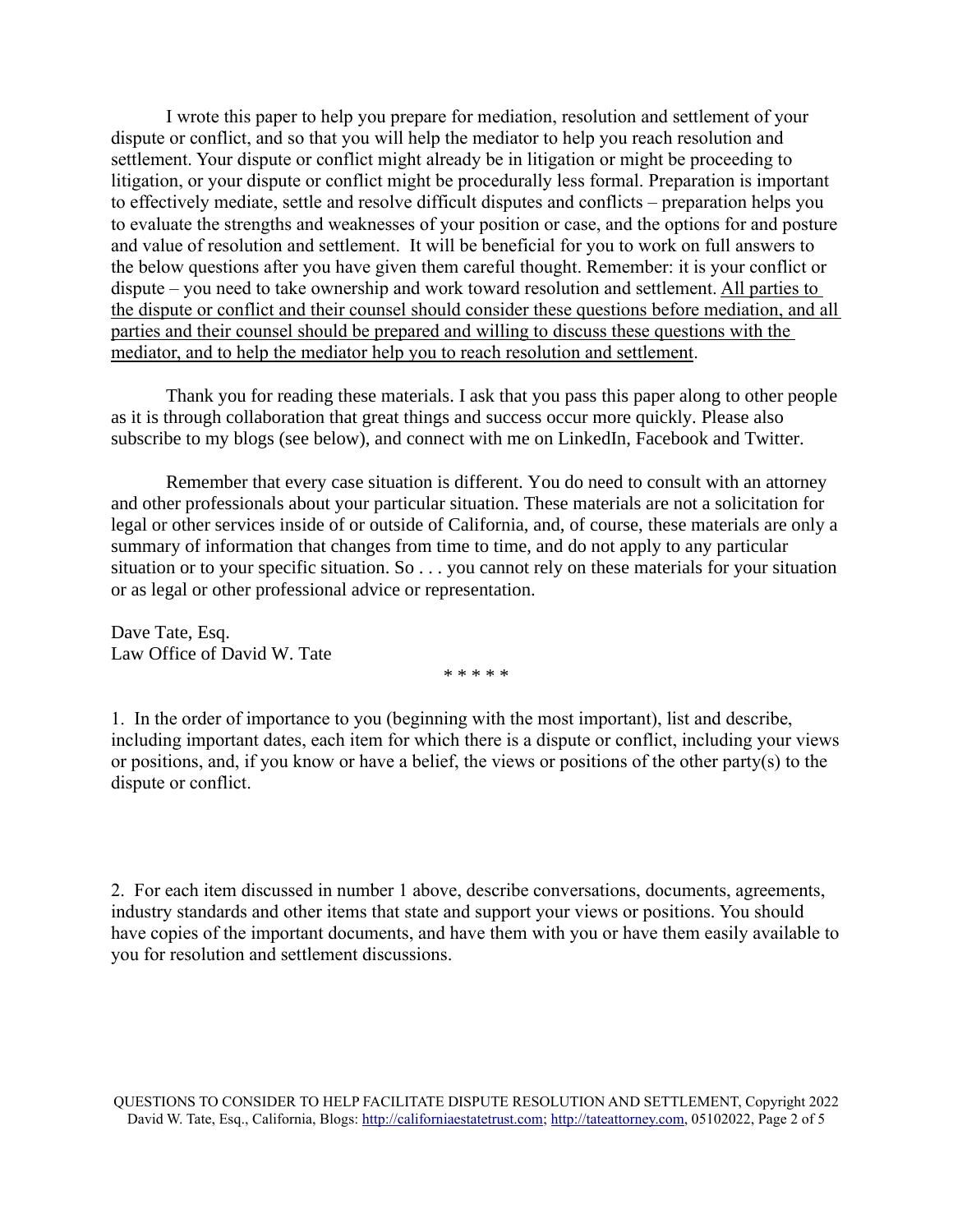3. For each item discussed in number 1 above, describe conversations, documents, agreements, industry standards and other items that tend to state and support the views or positions of the other party(s). You should have copies of the important documents, and have them with you or have them easily available to you for resolution and settlement discussions.

4. For each item discussed in number 1 above, if you have been injured and/or damaged list each person and/or entity that caused or contributed to your injuries and/or damages; describe what each such person or entity did wrong that caused or contributed to your injuries and/or damages; and estimate the percentage of fault that you attribute to each such person or entity for causing or contributing to the injuries and/or damages.

5. For each item discussed in number 1 above, if it is claimed that you caused or contributed to injuries and/or damages, describe why you are not responsible for causing or contributing to the injuries and/or damages; list each person and entity who is responsible for causing or contributing to the injuries and/or damages; and estimate the percentage of fault that you attribute to each such person or entity for causing or contributing to the injuries and/or damages.

6. For each item of alleged injury and/or damage estimate the value or amount of each such injury and/or damage regardless of who you believe is responsible or at fault for causing or contributing to the injury and/or damage.

7. For each item discussed in number 1 above, describe the resolution offer(s) that the other party(s) has made (if any) to resolve or settle each item of dispute or conflict.

8. For each item discussed in number 1 above, describe the resolution offer(s) that you believe the other party(s) would be willing to make to resolve or settle each item of dispute or conflict.

QUESTIONS TO CONSIDER TO HELP FACILITATE DISPUTE RESOLUTION AND SETTLEMENT, Copyright 2022 David W. Tate, Esq., California, Blogs[: http://californiaestatetrust.com;](http://californiaestatetrust.com/) [http://tateattorney.com,](http://tateattorney.com/) 05102022, Page 3 of 5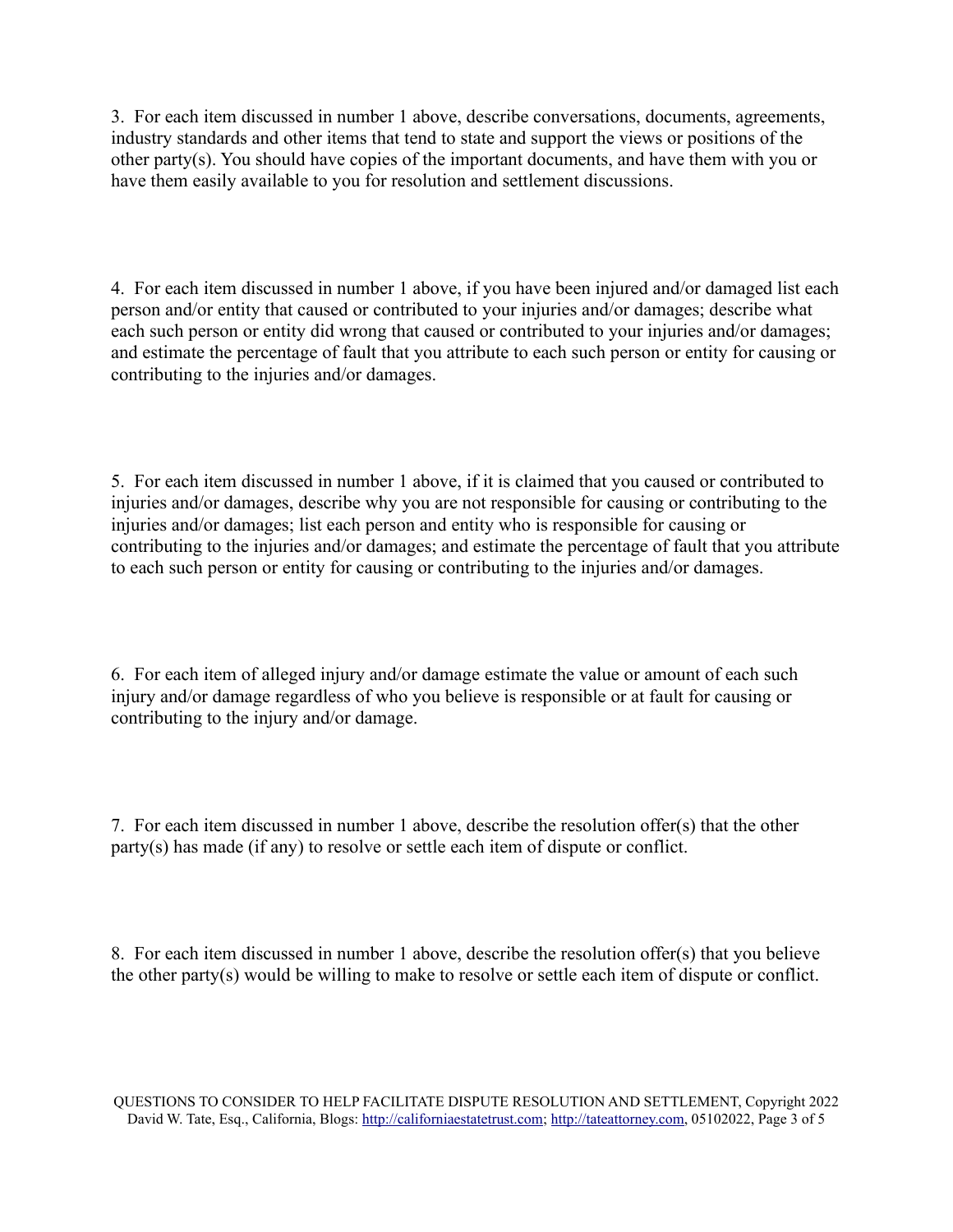9. For each item discussed in number 1 above, describe the resolution offer(s) that you have made (if any) to resolve or settle each item of dispute or conflict.

10. For each item discussed in number 1 above, describe the resolution offer(s) that you would be willing to make to resolve or settle each item of dispute or conflict.

11. For each of the items that you discussed in number 1 above discuss whether you believe that you are close to agreement or settlement with the other party(s).

12. For each item discussed in number 1 above, describe the criteria that you would use to determine whether a settlement proposal is reasonable.

13. For each item discussed in number 1 above, describe or explain the award or remedy that you believe a judge, arbitrator or trier of fact will most likely give you if this dispute or conflict does not settle, and why you believe that a judge, arbitrator or trier of fact will give you that award or remedy. Include oral (testimony) and written (documents) facts and evidence, and, to the extent possible, the applicable law relating to the claims that have been made, and possible defenses that have been made or are available. You should also keep in mind that in every case there are many additional matters to consider including, for example, legal and evidentiary presumptions and implications, burdens of proof, evidence actually in hand or available and admissible, witness and evidence credibility, etc.

14. Describe how the other party(s) has been unfair to you.